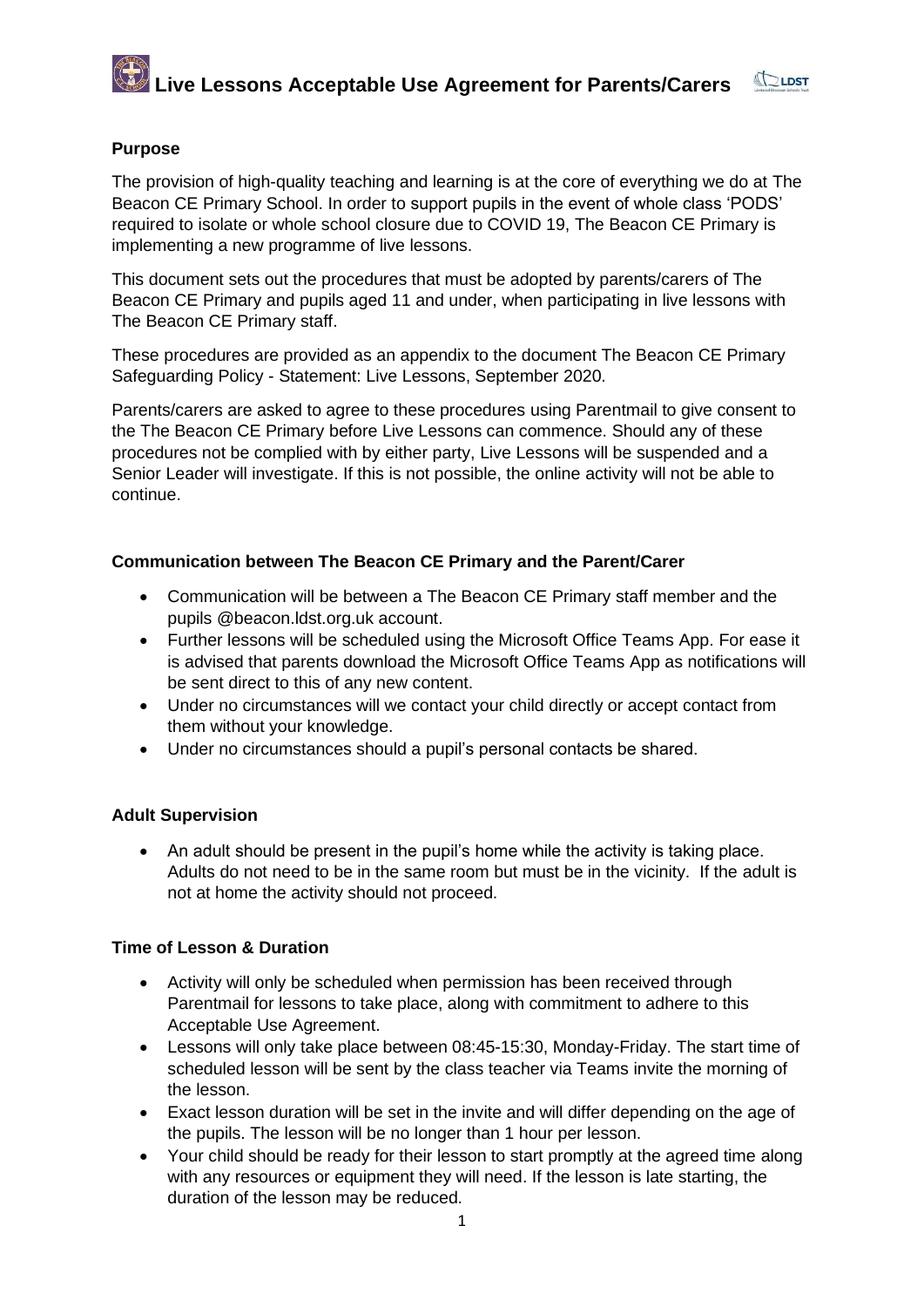

- The lesson requires a calm, quiet space, free from distraction. This should be a place where the pupil can stand or sit comfortably.
- It is preferred that teaching and learning online takes place in a communal area in the home, i.e. a dining/living space; lessons should not take place in the pupils bedroom.
- The area behind the pupil and teacher when they are on camera should be as neutral as possible, and not display any personal items, offensive images or words, or personal information.
- Parents/carers are asked to remain in the vicinity of the lesson, not necessarily in the same room but in the same building, with the door to the teaching room left open.
- Pupils should not use headphones.

#### **Appropriate Dress**

- Pupils may dress informally for the lessons, however, we ask that it is appropriate for an educational environment, for example what they might wear for a non-uniform day at school.
- Clothing worn by a pupil which does not meet this expectation is not acceptable and lessons will be suspended if not adhered to.

#### **Recording and Observation of Lessons**

- Under no circumstances should you or your child record / video or screen shot the lesson. This is to ensure the safeguarding and privacy of your family and our staff member. The Beacon CE Primary staff are also not permitted to record / video or screen shot lessons.
- Lessons may be observed by another Beacon CE Primary staff member. This will either be a senior leader, to observe the lesson for quality purposes, or a member of the Safeguarding team to ensure safeguarding procedures are being adhered to.

#### **Lesson Content**

- Lesson content will be tailored to follow the sequence of learning and adapted where possible to allow staff to replicate classroom activity to the best of their ability.
- Parents/carers are encouraged to join the start and end of each lesson so you are clear of the goals and objectives for that lesson, and understand any home practise to be undertaken by your child before the next lesson.

#### **Equipment and platforms**

- Lessons should only be conducted on a communal family or a parent/carer's personal device.
- Live lessons should be undertaken using the Microsoft Office Teams app/web based resource.